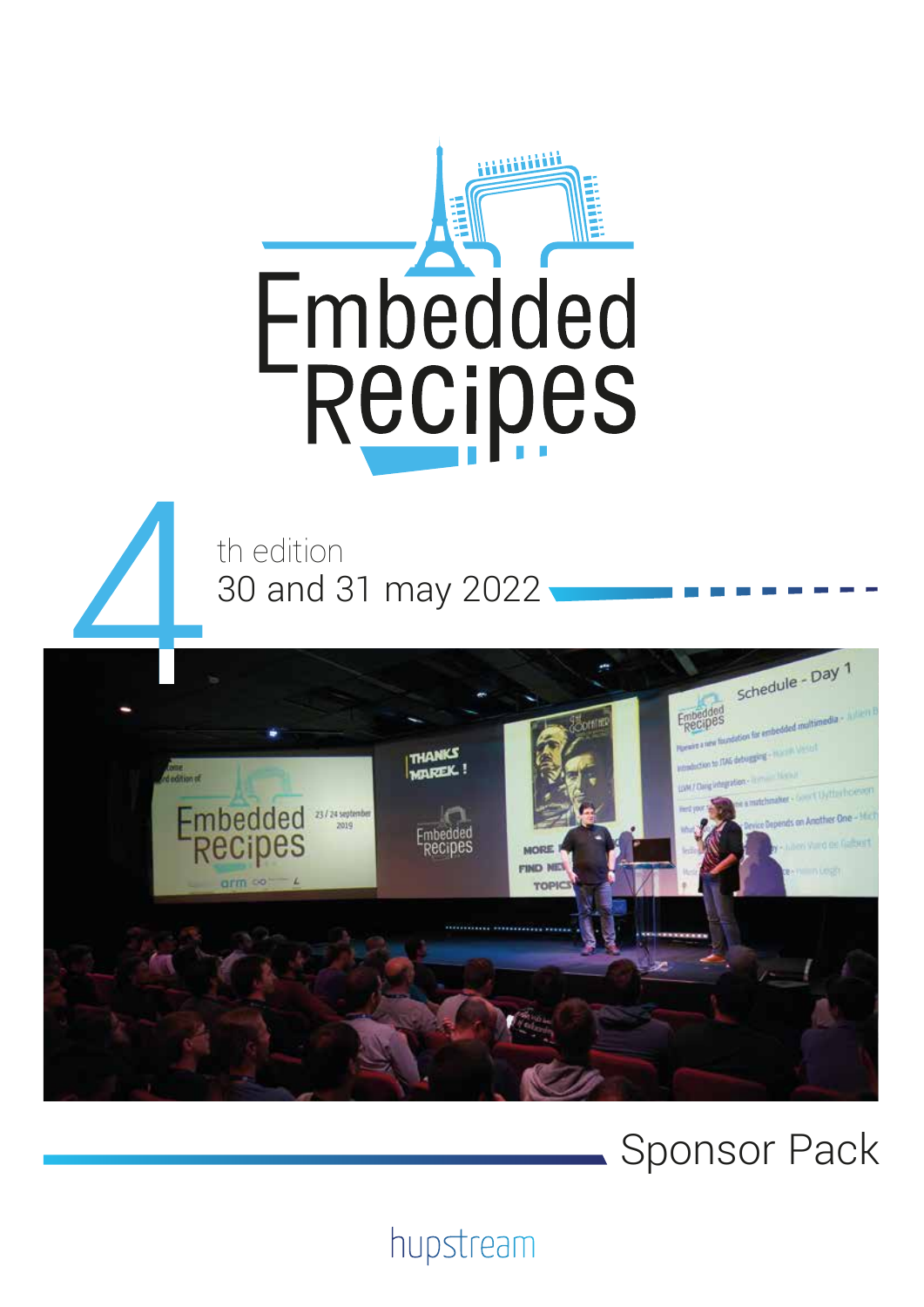# Embedded<br>Recipes



# Feedbacks

#### th edition 30 and 31 may 2022

# What is Embedded Recipes ?

hupstream will organize the 4th edition of Embedded Recipes in march 2022 in Paris.

We have been organizing Kernel Recipes conference since nearly 8 years. As we did have already some embedded topics in previous editions, we decided to create a dedicated conference for the embedded world.

Our main goal is to propose a yearly meeting in France and give the opportunity to meet the guys involved in embedded open source solutions from kernel side to higher stacks. But we want to organize it so that it can be less formal and more "human" than most of the existing meeting in Europe or in the US.

This recipe works well for Kernel Recipes and that's what makes it unique. That's also why the max number of expected people is about 100. There is no main line for the talks but rather quite an open one: current burning topics, experimentation, project organization, security, technical previews, open hardware, relations with hardware manufacturers...

All talks take place in a single room so that people do not have to choose what talks they should attend. Priority is given to pedagogy and discussions between attendees and speakers. A lunch is offered for each day so that people can discuss some more and we use to have some social events in the evening.



# Sponsor Pack

https://embedded-recipes.org anicolas@hupstream.com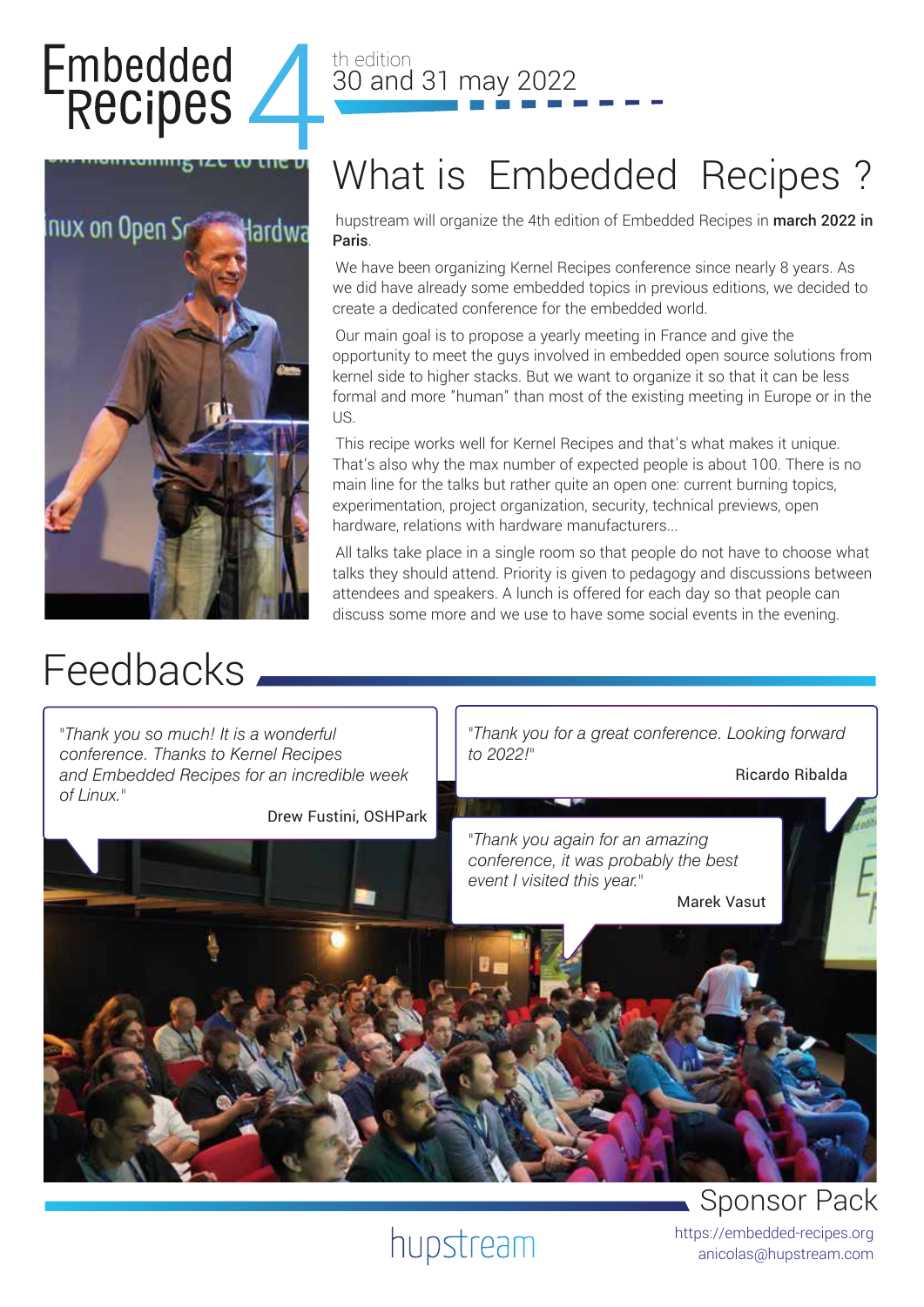



# Previous speakers



Steven ROSTEDT, Neil ARMSTRONG, Mylène JOSSERAND, Olivier CRETE, Chrisitian CHARREYRE, Marc KLEINE-BUDDE, Christophe BLAESS, Fabien LAHOUDERE, Jérémy ROSEN, Jean-Marie VERDUN, Trammell HUDSON, Guy LUNARDI, Marek VASUT, Rayna STAMBOLIYSKA, Grant LIKELY, Charles-Antoine COURET, Yves-Marie MORGAN, Matthieu RENARD, Helen LEIGH, Wolfram SANG, Drew FUSTINI, Julien VIARD DE GALBERT, Geert UYTTERHOEVEN, Julian BOUZAS.



hupstream

https://embedded-recipes.org anicolas@hupstream.com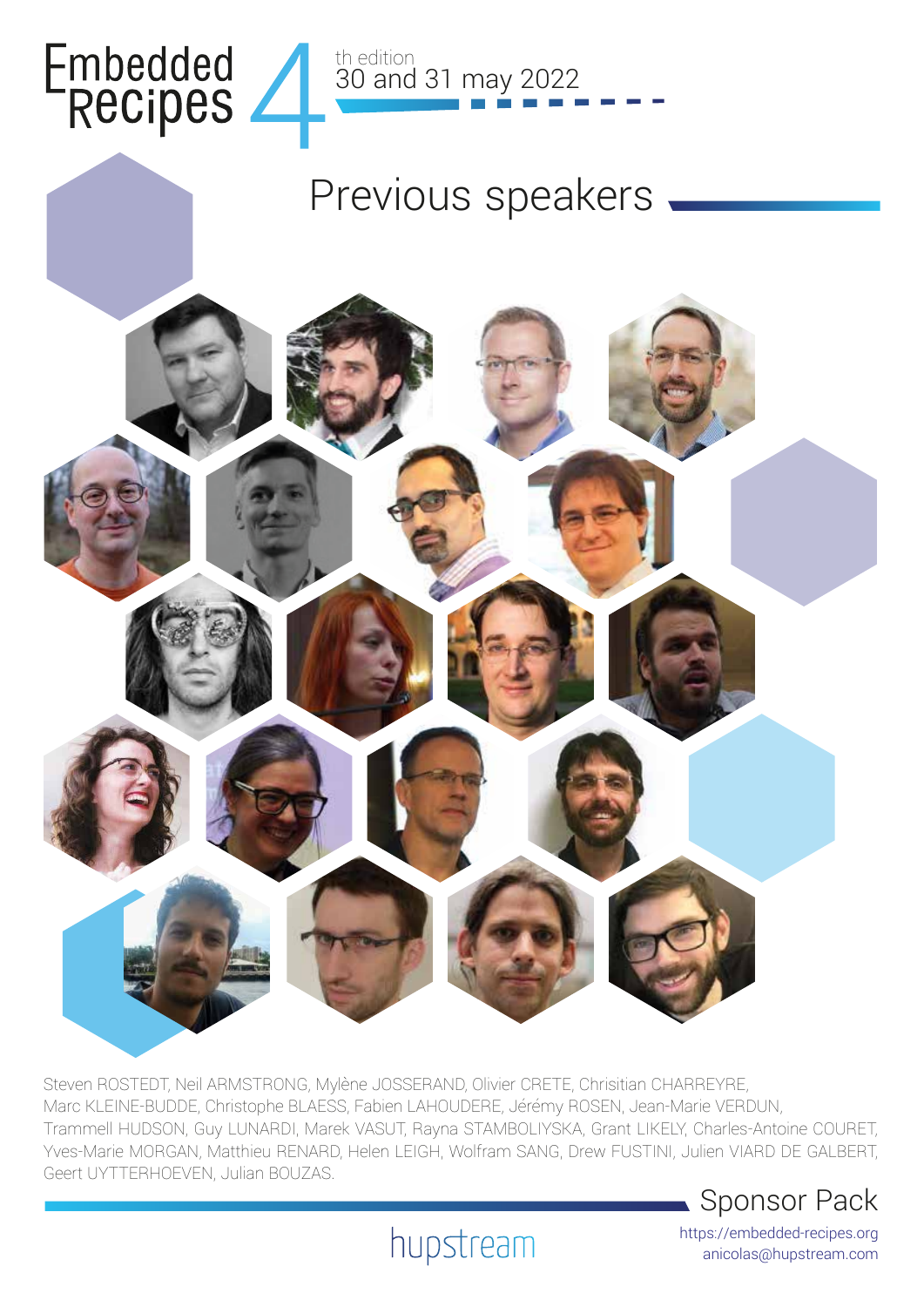



30 and 31 may 2022

th edition

#### **Some figures about the 3rd edition**

?

- more than 100 people registered in about 4 days
- $\overline{\phantom{a}}$  chum rate : less than 4 %
- more than 80 % of the attendees registered for the 3 days
- 85 % of attendees come as professionals to collect the last information about kernel
- 12 speakers coming from Europe and the USA
- 13 talks and 2 lightning talks

Help us to have the best speakers and make this fourth edition a success. Embedded Recipes is becoming a well known event in Europe. This fourth edition will confirm the success of the 3 previous editions.



Sponsoring this event is also a way to contribute to all the Open Source embedded projects allowing people to meet and learn from great developers but also allowing developpers to meet themselves there.

Sponsor Pack

https://embedded-recipes.org anicolas@hupstream.com